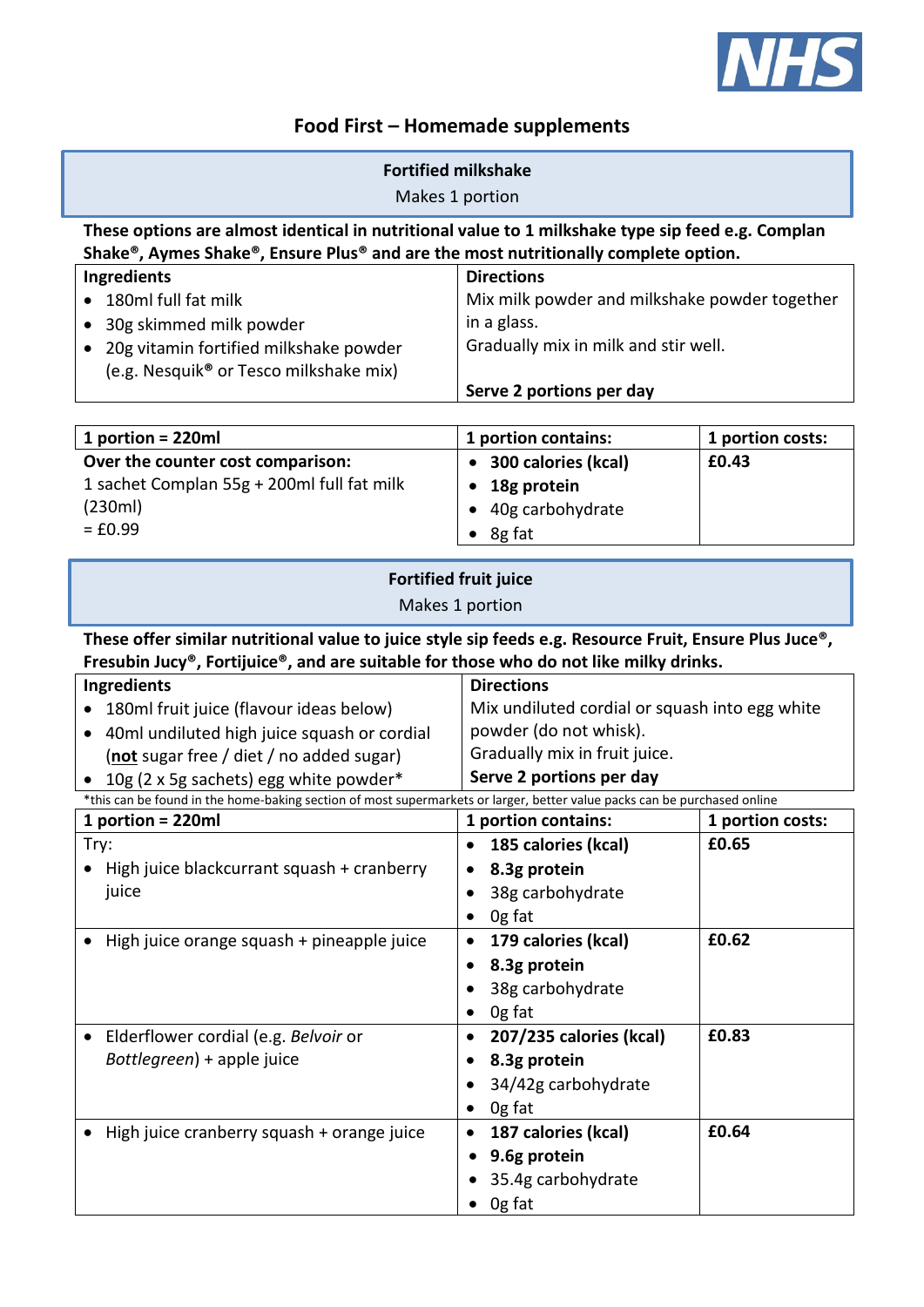

## **Fortified lemon cream**

## Makes 3 portions

**The lemon or chocolate caramel creams are suitable for those with very small appetites who would not managed 2 x 200-220ml supplements per day. These have an identical nutritional profile to 120ml (3 x 40ml) ProCal Shot / Calogen / Calogen Extra (1 portion needed per day)**

| Ingredients                                | <b>Directions</b>                           |  |
|--------------------------------------------|---------------------------------------------|--|
| • 300ml double cram                        | Put cream and milk powder in a small        |  |
| • 70g caster sugar                         | saucepan. Gently heat until milk powder has |  |
| • Juice of $1 - 1^1$ / <sub>2</sub> lemons | dissolved. Add sugar.                       |  |
| • 30g skimmed milk powder                  | Bring to the boil and boil for 3 minutes.   |  |
|                                            | Thoroughly mix in lemon juice to taste.     |  |
|                                            | Pour into 3 small dessert bowls and chill.  |  |
|                                            |                                             |  |
|                                            | Serve 1 portion per day only                |  |
|                                            | Will keep (covered) in fridge for 3 days.   |  |

| 1 portion = $100ml$ | 1 portion contains:                  | 1 portion costs:  |
|---------------------|--------------------------------------|-------------------|
|                     | 590-592 calories (kcal)<br>$\bullet$ | $ $ £0.49 - £0.55 |
|                     | 5g protein<br>$\bullet$              |                   |
|                     | • 32-33g carbohydrate                |                   |
|                     | 49g fat                              |                   |

| <b>Fortified chocolate caramel cream</b><br>Makes 3 portions |                                                |  |  |
|--------------------------------------------------------------|------------------------------------------------|--|--|
| Ingredients                                                  | <b>Directions</b>                              |  |  |
| 150ml double cream                                           | Put cream and milk powder in a small saucepan. |  |  |
| $\bullet$                                                    | Gently heat until milk powder has dissolved.   |  |  |
| 30g skimmed milk powder                                      | Add finely chopped Mars Bars. Heat gently,     |  |  |
| $\bullet$                                                    | stirring all the time, until Mars Bars have    |  |  |
| 30ml full fat milk                                           | completely melted.                             |  |  |
| 2 x standard size (51g) Mars or similar                      | Pour into 3 small dessert bowls and chill.     |  |  |
| $\bullet$                                                    | Serve 1 portion per day only                   |  |  |
| nougat-caramel chocolate bars                                | Will keep (covered) in fridge for 3 days.      |  |  |

| 1 portion = $80ml$ | 1 portion contains:   | 1 portion costs: |
|--------------------|-----------------------|------------------|
|                    | • 424 calories (kcal) | £0.59            |
|                    | $\bullet$ 6g protein  |                  |
|                    | • 30.2g carbohydrate  |                  |
|                    | $\bullet$ 30.7g fat   |                  |

All costs calculated from major supermarket prices on 07/07/16. For food allergen information please refer to the manufacturer's label on each individual ingredient.

Acknowledgement: Oxfordshire CCG Medicines Optimisation Team. Originally written by Alison Smith, Prescribing Support Dietitian, Aylesbury Vale & Chiltern CCGs in July 2013

Produced by NHS Ipswich and East Suffolk CCG and West Suffolk CCG Medicines Management Teams. Version 1.1. August 2016 Review August 2018.